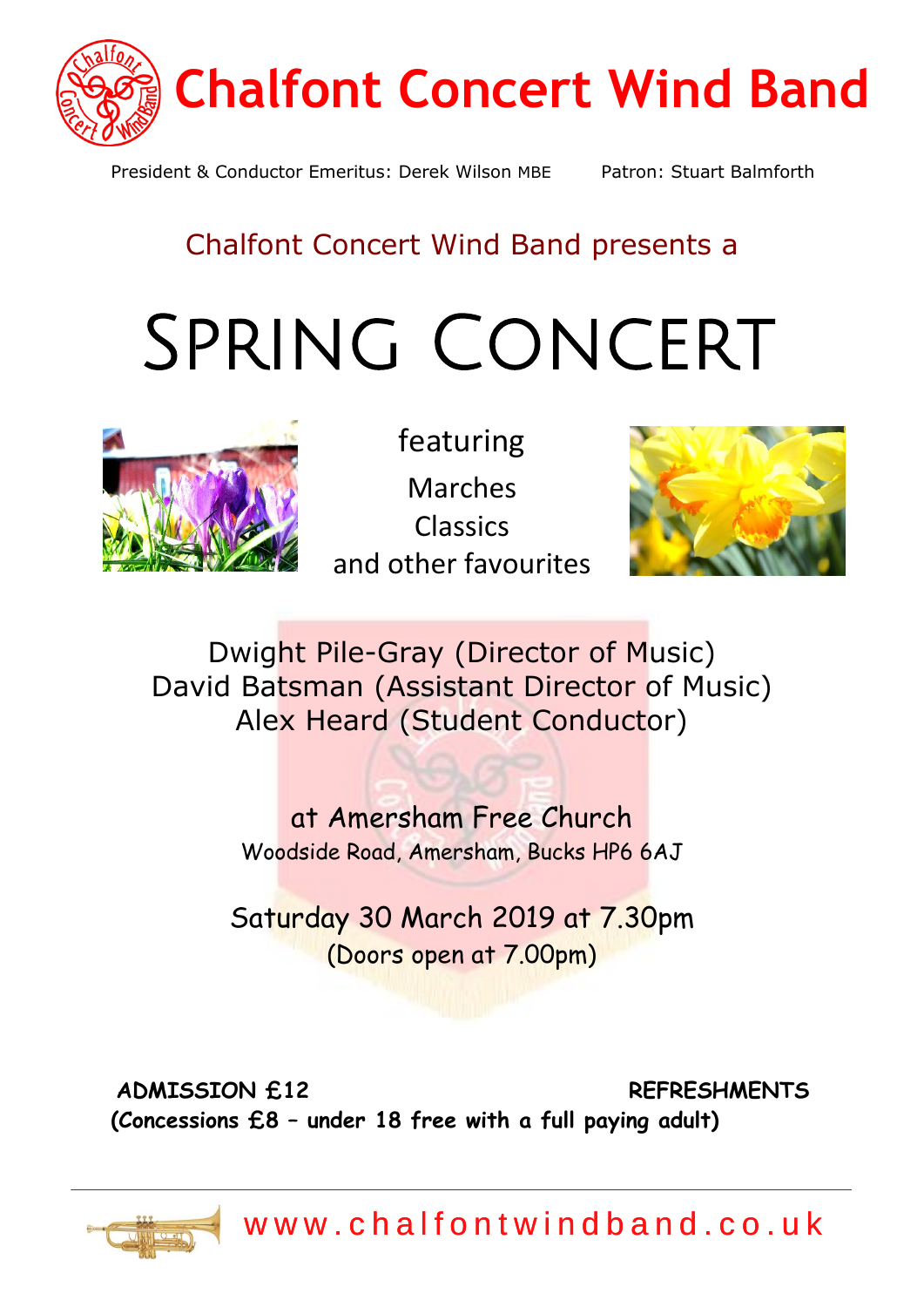The Chalfont Concert Wind Band was founded in 1977. The Band's aim is to encourage the interest of musicians in making music together (young and old alike) and to give them plenty of experience of playing in public. To add variety, there are also instrumental ensembles associated with the Band. The Band is able to serve the local community by playing on suitable occasions, and raises considerable sums of money for charity.

Anyone playing a wind band instrument is welcome to join. The Concert Band requires Grade 5 standard and the Academy Band (renamed from Training Band in April 2018) requires no graded standard, but lots of enthusiasm! Both the Concert and Academy Bands meet weekly for rehearsals on Monday evenings at Robertswood School, Chalfont St Peter, Bucks.

Rehearsal times are: 6.30 pm – 7.30 pm (Academy Band)

7.45 pm – 9.45 pm (Concert Band)

If you are interested in joining one of the Bands, please contact us for further information – or even come along on a Monday evening. We would love to see you.

#### **Contacts:**

Bryan Ogilvie (Chairman): 020 8998 7042; 07810 648702 Dwight Pile-Gray BMus(Hons)ATCL (Director of Music): 07933 665789

**Website: www.chalfontwindband.co.uk email: enquiries@chalfontwindband.co.uk**

#### **BAND MEMBERS** (\*Academy Band ‡Both Bands)

| Piccolo:             | Lucy Clayton                                                                  |
|----------------------|-------------------------------------------------------------------------------|
| Flute:               | *Da-Wei Allen, *Denise Ballheimer, Lucy Clayton, Andrea Coventry,             |
|                      | ‡Alexia Dodd, *Jude Foster, Eleanor Groves, Coralia Hall,                     |
|                      | Cherry-Beth Harwood, Lesley Lockhart, *Maisie Lowe, Hannah Menzies,           |
|                      | *Sally Norman, Jane Partridge, Charlotte Simpson                              |
| Oboe:                | Lisa Hollins, Kim Horgan                                                      |
| Clarinet:            | Catherine Anastasi, Sue Barnard, Mary Cadman, Hazel Finney,                   |
|                      | *Eleanor Groves, *Megan Hamilton, *Clare Hardman, ‡Thomas Hinks,              |
|                      | *Graham Norman, *Jessica Pound, Helen Thrussell, Charlotte Vicary,            |
|                      | Michael Vines, Andrew Warren, Grace Weller                                    |
| <b>Eb Clarinet</b>   | Helen Thrussell                                                               |
| <b>Bass Clarinet</b> | ‡Alison Hockings                                                              |
| Bassoon:             | ‡Bryan Ogilvie                                                                |
| Alto Sax:            | ‡Emily Barker, *Bruno Cabrelli, Alonso Dupuy-Mateos, *Alastair Hughes,        |
|                      | *Eilidh Hutchinson, *Bill Jones, Vicky Lioveri, Sophie Milburn, Barbara Young |
| <b>Tenor Sax:</b>    | Harry Colman, *Alonso Dupuy-Mateos, Philip Wilson                             |
| <b>Baritone Sax:</b> | Margaret Pianta                                                               |
| French Horn:         | Matthew Adamson, Emma Dennison, Elizabeth Powell                              |
| <b>Tenor Horn</b>    | Poppy Clement                                                                 |
| Trumpet:             | David Adamson, David Batsman, Kenneth Brown, *Karri Chandler,                 |
|                      | ‡Alex Heard, *Jasmine Hughes, *Isla Lowe, *Delia Supple                       |
| Trombone:            | Steve Clark, *Poppy Clement, *Elaine Flynn, Sarah Flynn, *Ethan Hutchinson    |
| Euphonium:           | *Lucy Clayton, Elaine Flynn, *Sarah Flynn                                     |
| Tuba:                | Nathan Mattock                                                                |
| Percussion:          | ‡Matthew Green, Kevin Miles, *Charlie Hughes                                  |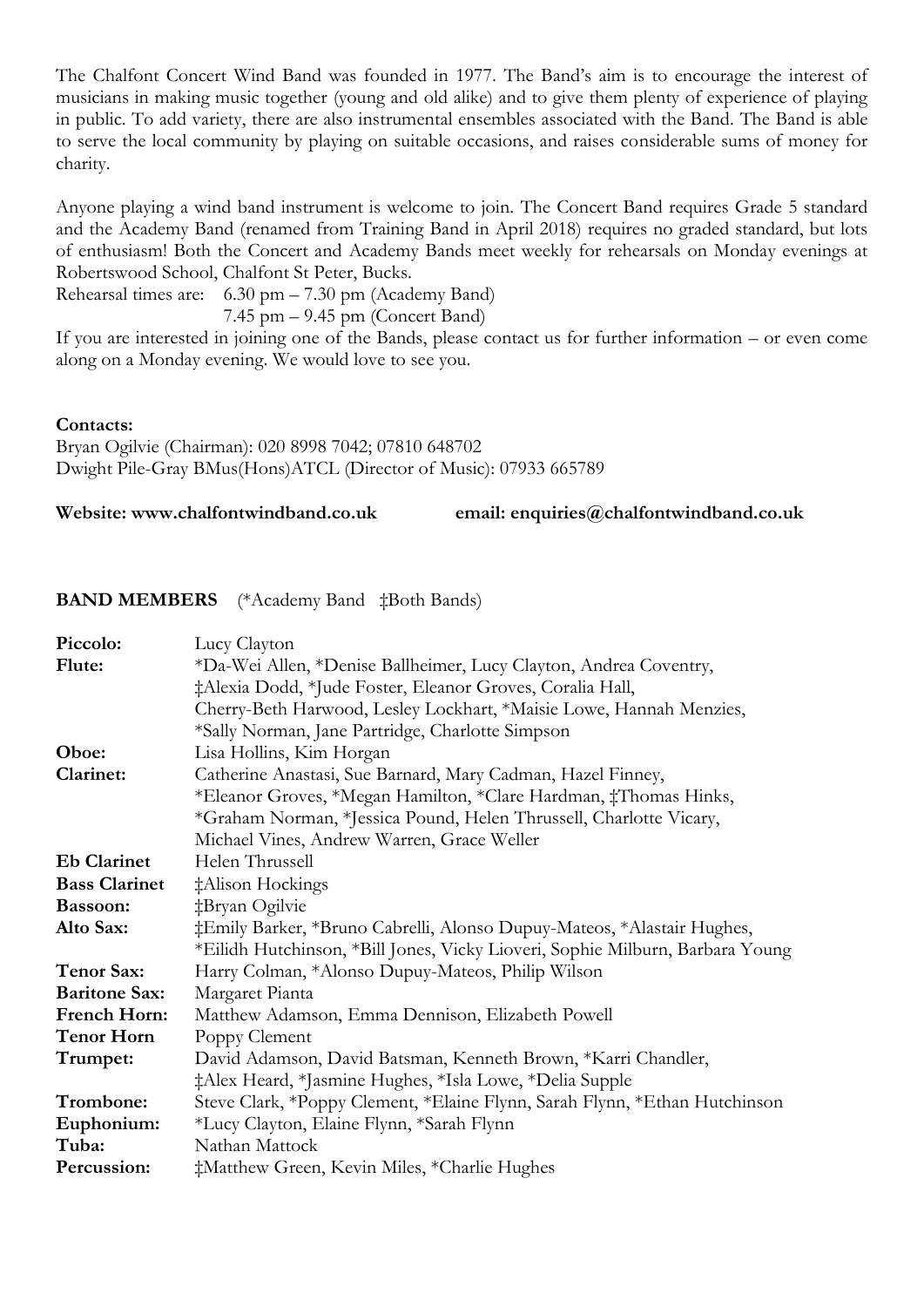#### **The Chalfont Wind Band would like to thank Amersham Free Church for allowing the use of the facilities.**

#### **Please turn off mobile phones**

**Conductors: Dwight Pile-Gray (Director of Music) David Batsman (Assistant Director of Music) Alex Heard (Student Conductor)**

#### **PROGRAMME Conducted by Dwight Pile-Gray (except where stated)**

**Marche Militaire Française** Camille Saint-Saens

arr M L Lake

#### **\*\*\*\* ACADEMY BAND – (Conducted by David Batsman) \*\*\*\***

**Theme from New York, New York** Fred Ebb & John Cander

arr Mike Story

**Selections from Mary Poppins (Conducted by Alex Heard)** R M & R B Sherman Feed the Birds, A Spoonful of Sugar, Chim Chim Cher-ee, arr Ted Ricketts Step in Time, Supercalifragilisticexpialidocious

**Selection from the Greatest Showman** arr Paul Murtha The Greatest Show, A Million Dreams, Never Enough, This is Me, From Now On

#### **\*\*\*\* CONCERT BAND – (Conducted by David Batsman) \*\*\*\***

**Selections from 'Wicked'** Stephen Schwartz No-one Mourns the Wicked, Dancing Through Life, arr Jay Bocook No Good Deed, For Good, Defying Gravity

**Programme continued...........**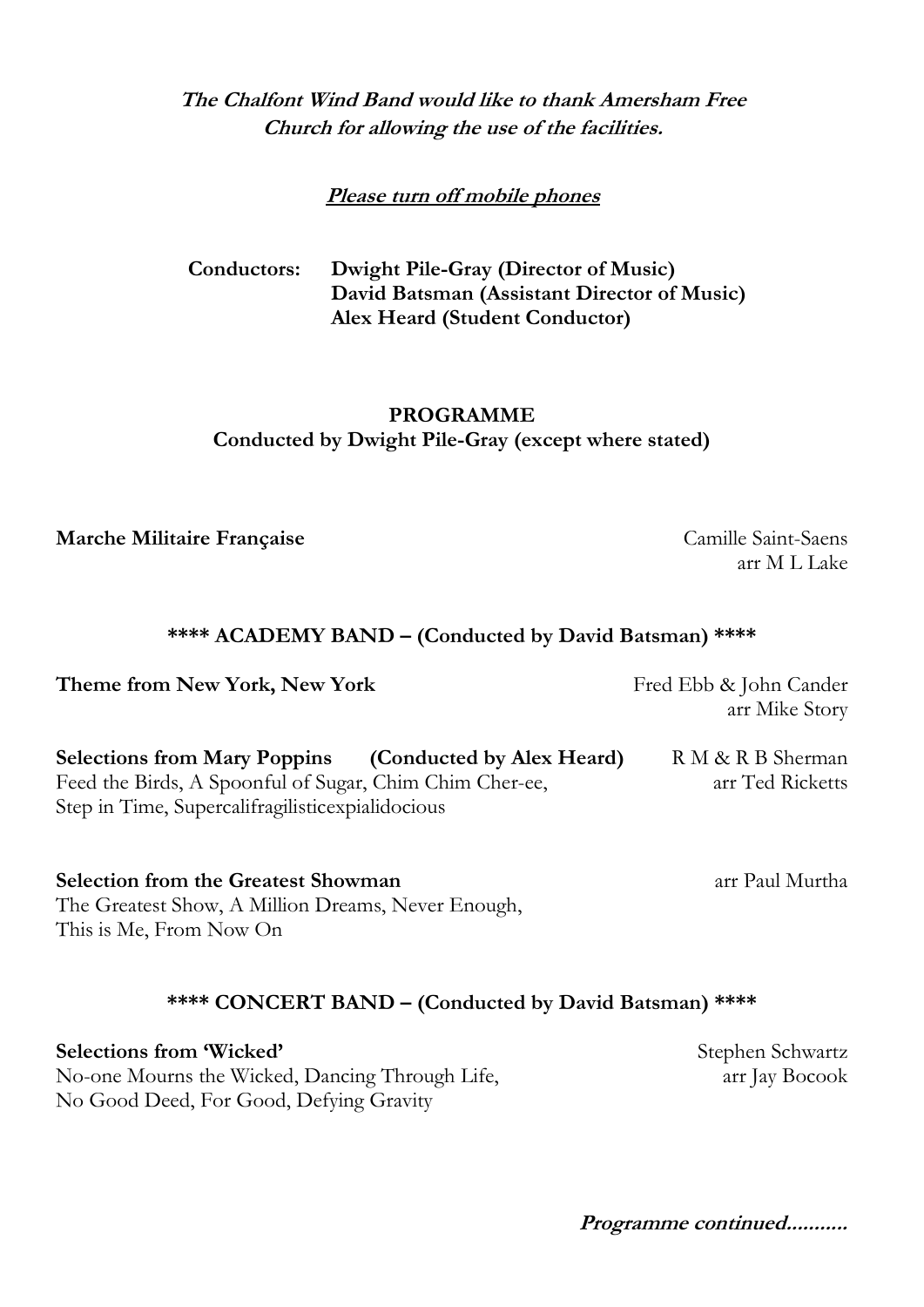#### **\*\*\*\* BOTH BANDS – (Conducted by David Batsman)\*\*\*\***

#### **Pixar Movie Magic** arr Michael Brown

The Glory Days, The Spirit of Adventure, Ratatouille Main Theme The Big Race, You've Got a Friend in Me

> **\*\*\*\* INTERVAL \*\*\*\* (20 minutes) Refreshments will be available (a donation will be appreciated)**

#### **\*\*\*\* CONCERT BAND \*\*\*\***

**Guys and Dolls Selection** Frank Loesser

arr W J Duthoit ARCM

Masque **Kenneth Hesketh** 

**Miss Saigon (Medley)** Claude-Michel Shönberg The Heat is on in Saigon, Sun & Moon, Morning of the Dragon, arr Warren Barker The Last Night of the World, The American Dream, I Still Believe

**Sky Rider** Philip Sparke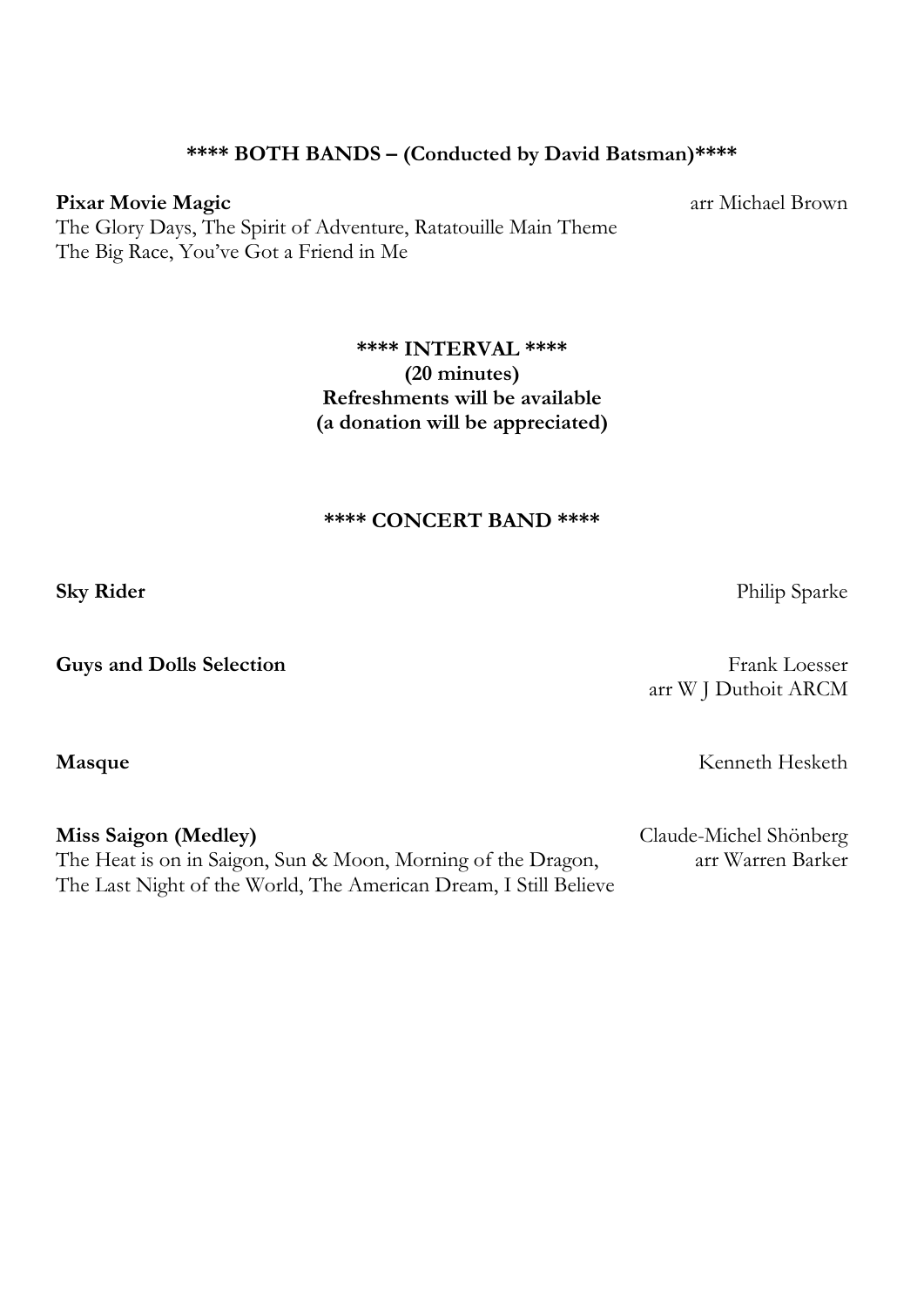#### **BIOGRAPHICAL NOTES**

#### **Derek Wilson MBE – President & Conductor Emeritus**

Derek started learning a musical instrument, the tenor horn, at the age of 10 years with a local brass band in his home town of South Shields, Tyne and Wear. At the age of 20 he joined the Royal Air Force School of Music where he learnt the French horn and music theory. On completion of the one-year course he joined the No.1 RAF Regional Band where he spent four years before leaving to join the RAF Band in Germany as Principal Horn. Three years later he returned to RAF Uxbridge HQ Music Services joining the RAF Central Band in 1960 where he remained until retirement in 1982. Derek also spent seven years at Amersham Music Centre from 1970 teaching brass instruments and forming a junior and senior wind band as conductor. Over the years Derek has played in an opera orchestra in Ealing and for many shows and concerts in Middlesex and South Bucks as well as teaching in a number of South Bucks schools. In 1977, together with two parents of his pupils, he founded the Chalfont Wind Bands and his hope is that CWB will continue to entertain and support charities for many years to come. In 2007 he received the MBE for services to music and has been awarded the title of 'Conductor Emeritus' of CWB.

#### **Dwight Pile-Gray BMus (Hons) ATCL – Director of Music**

Dwight began playing the French Horn at the age of 12. He took a performance degree at Trinity College of Music, where he received tuition from some of the country's finest horn tutors, and where he also studied conducting. During this time Dwight performed with the Junge Europe Philharmonie in Germany, the Royal Philharmonic Orchestra and the Orchestra of the Royal Opera House. He also played with a number of opera companies at home and abroad and was a member of numerous ensembles, including a brass quintet, a woodwind quintet, and a horn, violin and piano trio. On completion of his degree in 2005, Dwight joined the Corps of Army Music and, after graduating from the Royal Military School of Music, took up his first post with the Band of the Corps of Royal Electrical and Mechanical Engineers. After five years with the Band of the Scots Guards from 2012 he now serves with the Band of the Grenadier Guards whilst pursuing a varied freelance career performing, teaching, and playing in recitals with his ensemble the Apollo Wind Quintet. Dwight is a member of the Chineke orchestra the first BAME orchestra in Europe and has performed with them all over the country including the BBC Proms. He has worked with the BBC on a number of collaborations including on the Great British Orchestra challenge and worked with BBC Radio 3 as a consultant for music of Black composers. As well as being a horn teacher he is also now in demand as an adjudicator of music competitions. In October 2018 he completed his Masters with distinction in Conducting at the London College of Music where he studied with Adrian Brown and Holly Mathieson. In January 2019 he will commence his PhD studies at the same college. Dwight is equally at home with symphonic wind band repertoire and orchestral repertoire. He joined CWB in October 2010 as Assistant Director of Music and took up his role as Director of Music in January 2011. As well as being Musical Director of Chalfont Wind Band, he is also the principal conductor of The Old Barn Orchestral Society in Maidstone, Kent and conducts the St Giles Orchestra in Oxford.

#### **David Batsman BA (Hons) Music, PGCE – Assistant Director of Music**

David Batsman is a teacher, brass musician, and conductor based in Buckinghamshire. He currently teaches music at Langley Grammar School where, in addition to classroom responsibilities across all key stages, he directs the School Orchestra, 6<sup>th</sup> Form FlexEmble and Year 7 Trumpet Club. David also works with the Amersham Music Centre as a conductor and teacher on Saturday mornings.

David is a graduate of the University of Bristol, where he studied Music from 2010 to 2013. He was widely involved in extra-curricular music during his time at the University, during which he developed extensive conducting experience, including a year each with both the University Wind Orchestra and University Brass Band. He received conducting tuition from Jonathan James, principle guest conductor of the Bristol Ensemble, and was advised and supported by internationally-recognized composer and conductor, John Pickard.

David joined Chalfont Wind Band as a trumpeter in September 2013 and was appointed to the role of Assistant Director of Music in March 2015. He has directed the band at several high-profile events, including the 'Community Band Exchange' in July 2016, in which he conducted members of the Chalfont Wind Band, Amersham Music Centre Concert Band, Amersham Community Brass Band, and the visiting 'Orchestra Sans Nom' in a mass band performance at the Elgiva Theatre.